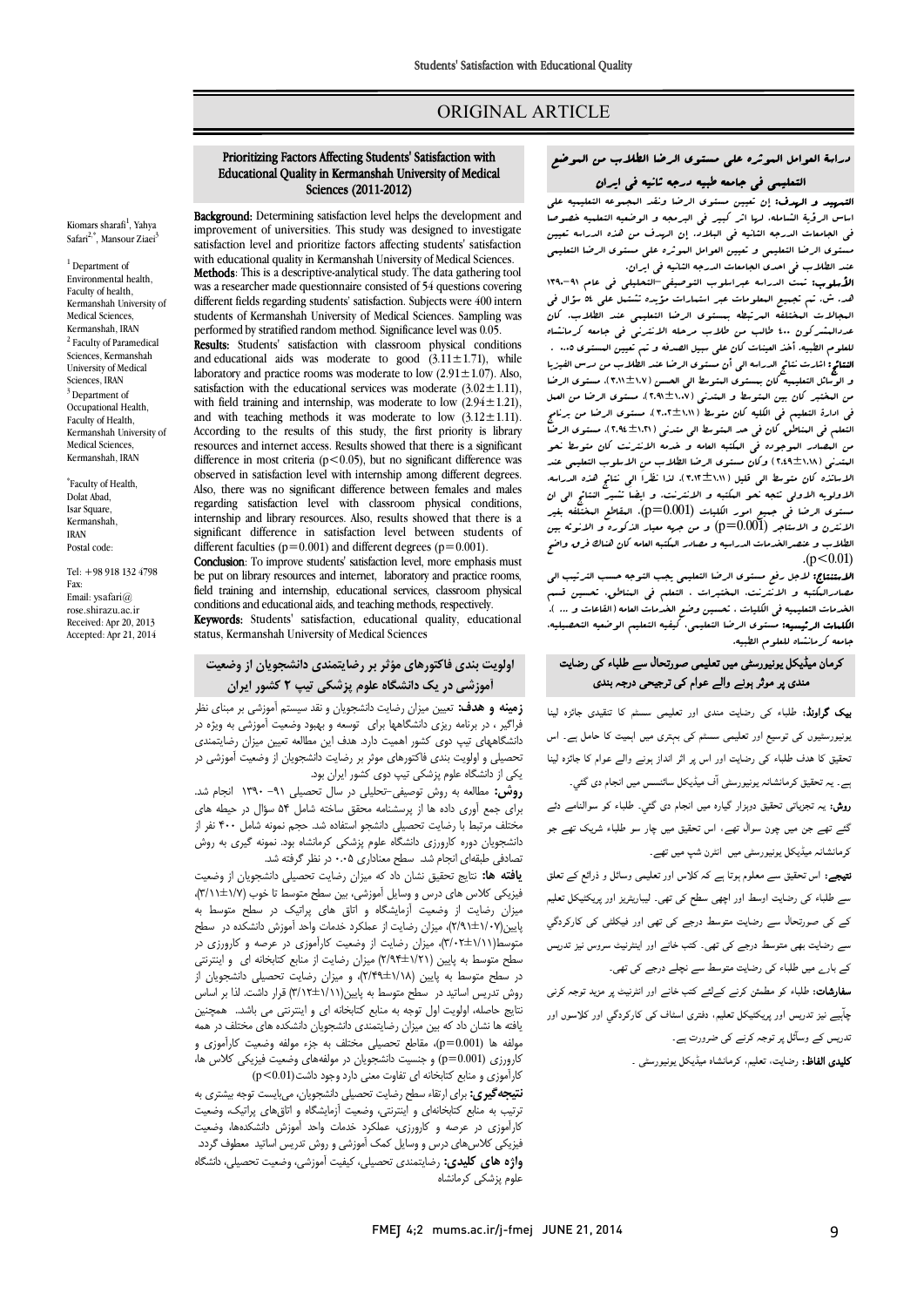$\overline{a}$  $\overline{a}$ 

### INTRODUCTION

 Customer-focused ideas have been introduced to different fields of health, treatment and education for two decades. processes and a method to enable people involved in service providing and decision making (1). In knowledge- based organizations, knowing the method of service providing is one of the most fundamental mechanisms of satisfaction makes these organizations dynamic and promotes organizational goals (2). This fact is considered in the customer-oriented approach; the key element is to focus on the customer and quality (3). According to this final result of goods and services, and it has seven criteria which "customer satisfaction" is the most important one (4). Today, customer's idea provides a basis to evaluate management and is of great importance. Customer approach, fulfilling customers' needs is considered as the

 Universities of medical sciences have a great mission to train efficient professionals to fulfil health-care needs of the Investigating students' opinions is one of the most important and necessary elements to evaluate the quality of educational services in the universities and the results can the key parts of organizations in the future. Therefore, students' satisfaction affects their opinion about their field of study to encourage and improve quality of education (6). Nehring believes that students, as recipients of professional behavior of their teachers. Identifying educational issues of the students and taking measures to solve them helps reaching educational goals and training skilled people to society. In this regard, the student plays an important role. be useful to improve their efficiency (5). Students will form services, are the best sources to identify educational provide high-quality health care services (7).

provide high-quality health care services ( / ).<br>Studies show that the more educational aids are available to learners, the better they will learn compared to those in unsuitable environments (8). In this regard, study of Hassanzadeh et al. showed that most students believe that clinical education is significantly effective before entering made about students' satisfaction with educational aids. A study by Pejhan et al. regarding students' satisfaction with educational services of Sabzevar University of Medical sciences in 2008 showed that the sausfaction level was<br>moderate (10). In a study conducted in 2006 about students' satisfaction in Liverpool University, students believed that the most emphasis is put on the education and the least is put on educational aids, and satisfaction important ones (11). In a study regarding students' satisfaction with services of Saddleback University in 2003, Hasoon concluded that students' satisfaction level with educational services is 70% and with the university's  $40\%$  of students were satisfied with the educational services (13). In another research by Mohammadian and Khanbabazadeh regarding students' satisfaction level with different departments showed that education departments satisfaction of students and teachers in graduate education with educational services, Siadat concluded that graduate hospital departments (9). Contradictory studies have been Sciences in 2008 showed that the satisfaction level was level in more important sections was lower than less educational aids is 66% (12). Izadi et al. showed that only were scored moderate by students (14). In his study about

 fields of administrative, education, quality of accountability, and supervision and guidance and they believe that the educational administration's efficiency was less than solving issues (16) and having descriptive information about students' opinions is essential in order to make constructive changes, and using this information we can provide students with satisfaction  $(14,17)$ . Thus, the purpose of with educational services in Kermanshah University of Medical Sciences, which leads to improvement of educational services and efficiency and increase in students' sausiaction lever and university's national rank. In this<br>study, students' satisfaction level was investigated in six fields of classroom physical conditions and educational aids, laboratory and practice rooms, educational administration, field training and internship, library and online resources,  $\overline{a}$ students are unsatisfied with educational services in four moderate. Determining satisfaction level in each field helps current study was to investigate students' satisfaction level satisfaction level and university's national rank. In this and teaching methods.

#### METHODS

 This is a descriptive-analytical study. As used in similar studies, the data gathering tool was a researcher made features and questions regarding satisfaction with questionnaire consisted of 54 questions (demographic educational services).

 $\overline{a}$ 

ī

 This questionnaire was based on Likert-style with a fivepoint scale (excellent=5, very weak=1). Average as low to moderate,  $3$  to  $4$  as moderate to high, and  $4$  to  $5$ satisfaction of 1 to 2 was defined as very low to low, 2 to 3 as high to very high.

 The questions address six main criteria regarding educational satisfaction, including classroom physical rooms, educationaladministration, field training and internship, library and online resources, and teaching methods. To estimate validity of this questionnaire, Cronbach's alpha test was used to determine reliability, which was valid  $(\alpha=0.82)$ . After determining sample size, more experienced students were preferred to be participated, therefore all students involved in this study Kermanshah University of Medical Sciences. Stratified random method was used for sampling. Sample size was determined using Krejcie and Morgan Table and considering variables, the estimation was 400 people; 312 data analysis and to determine descriptive parameters, SPSS- Ver.16 was used. Kolmogorov–Smirnov test was used to determine normal or non-normal state of the data. Since the data were non-normal  $(P<0.05)$ , to compare satisfaction Whitney U Test, and between different fields and faculties, condition and educational aids, laboratory and practice comments of 10 researcher faculty members were used and were interns. The population includes 3200 students of from 400 questionnaires were given back by students. For level in six mentioned criteria in males and females, Mann-Kruskal-Wallis Test was used ( $\alpha \mathbf{C} = 0.05$ ).

### **RESULTS**

 Students' satisfaction level with classroom physical conditions and educational aids was moderate to good (3.11 $\pm$ 1.7); 13.1% of all students had very poor, 15.7%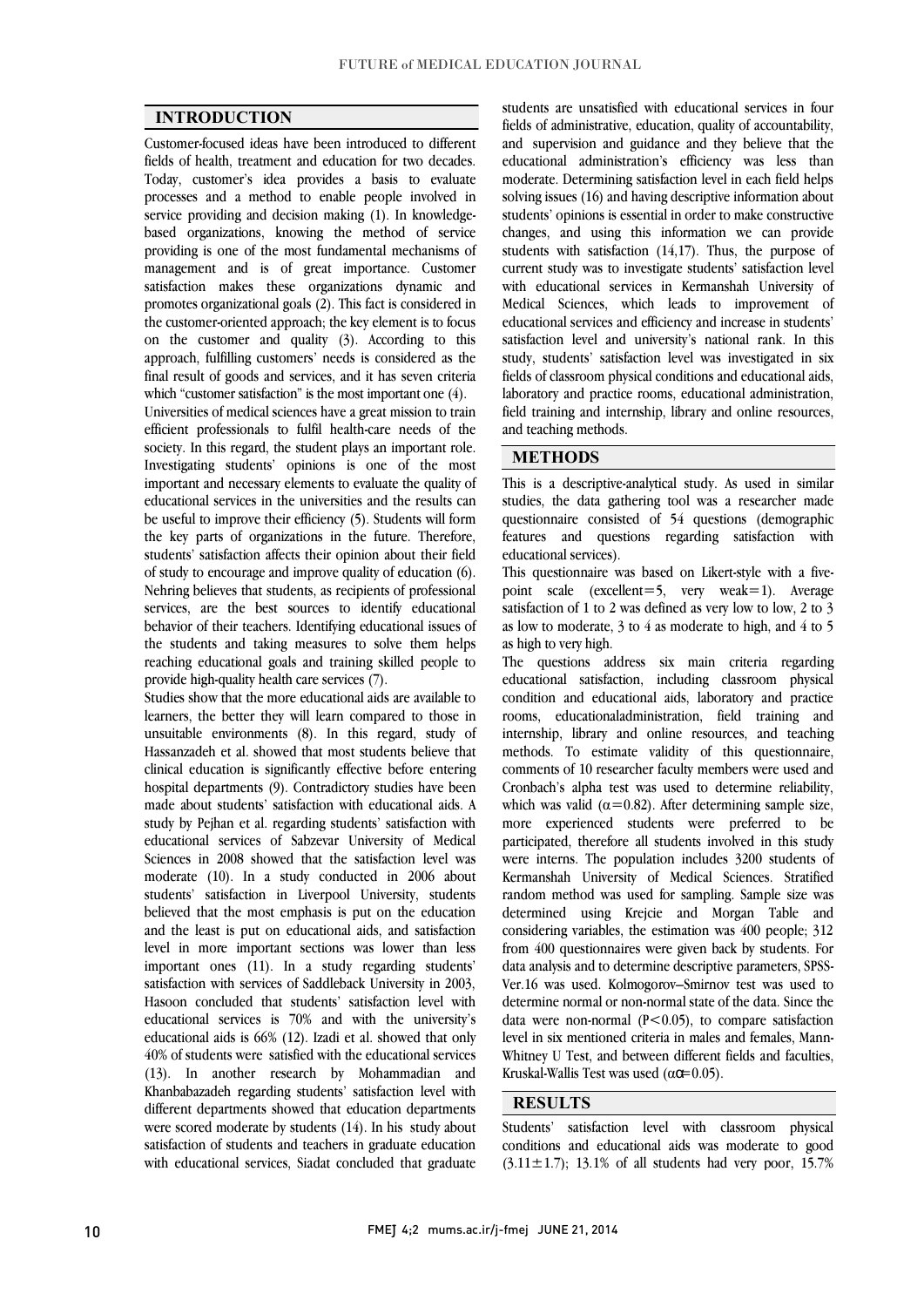poor, 26.9% moderate, 35.3% good, and 9% excellent satisfaction. Satisfaction level with laboratory and practice rooms was moderate to low  $(2.91 \pm 1.07)$ ; 13.1% of all students had very poor, 19.4% poor, 35.7% moderate, level with educational administration was moderate  $(3.02 \pm 1.11)$ ; 12.8% of all students had very poor, 16.2% poor, 33.5% moderate, 31.4% good and 6.1% excellent sausiacuon. Sausiacuon level with held training and<br>internship was moderate to low (2.94±1.21); 15.7% of all students had very poor,  $14.4\%$  poor,  $27.9\%$  moderate, 32.1% good, and 9.9% excellent satisfaction. Satisfaction level with library and online resources was moderate to low  $(2.49 \pm 1.18)$ ; 20.4% or an students had very poor, 25.8% poor, 28.8% moderate, 16.1% good and 4.9% excellent satisfaction. Satisfaction level with teaching method was moderate to low  $(3.12 \pm 1.11)$ ; 10.9% of all students had very poor, 15.3% poor, 34% moderate, 30.7% good, and 27.3% good and 4.5% excellent satisfaction. Satisfaction satisfaction. Satisfaction level with field training and  $(2.49 \pm 1.18)$ ; 26.4% of all students had very poor, 23.8% 9.1% excellent satisfaction.

 Descriptive and analytical parameters regarding satisfaction level of students of Kermanshah University of Medical Sciences are mentioned in tables 1 and 2.

### **DISCUSSION**

 Results showed that students' satisfaction level with classroom physical conditions and educational aids was moderate to good  $(3.11 \pm 1.7)$ . Although satisfaction level is rather appropriate, since classroom physical conditions and  educational aids are important factors affecting the learning process, it is essential to put more effort into their improvement. It is obvious enough that the more educational aids are available to learners, the better they (8). Hassanzadeh et al. showed that most students believe entering hospital departments (9). This satisfaction level showed significant difference between lemales and<br>males,faculties, fields and degrees (P<0.001). This difference seems to be due to each group's different expectations.The reason of significant difference between females and malescan be the different tastes and educational aids. Results of this study are in accordance withothers. Pejhan et al. showed that in most fields, students' satisfaction level is rather moderate (10). Also, a study by Douglas et al. showed thatstudents believed that on educational facilities and aids and satisfaction level in more important parts was lower than less important ones (11). Hasoon showed that satisfaction level with educational services is 70%, with facilities is 66% and with environment will learn compared to those in unsuitable environments that clinical education is significantly effective before showed significant difference between females and opinionsabout classroom physical conditions and the most emphasis is put on the education and the least is safety is 70% (12).

Results of current study showed that satisfaction level with the laboratory and practice rooms is moderate to low  $2.91 \pm 1.07$ . Since it is essential for a university with a high research level to have an equipped laboratory, it is necessary

| Table 1. Descriptive and analytical parameters regarding satisfaction level of students of Kermanshah<br><b>University of Medical Sciences</b> |                          |                     |                                                      |             |                                                                                                     |             |                                                                       |              |  |
|------------------------------------------------------------------------------------------------------------------------------------------------|--------------------------|---------------------|------------------------------------------------------|-------------|-----------------------------------------------------------------------------------------------------|-------------|-----------------------------------------------------------------------|--------------|--|
| Variable                                                                                                                                       |                          | ${\bf N}$<br>$(\%)$ | and educational facilities<br>Mean $(SD)$<br>P Value |             | <b>Classroom environment</b> Laboratory and practice<br>rooms environment<br>Mean $(SD)$<br>P Value |             | <b>Educational</b><br>administration services<br>Mean (SD)<br>P Value |              |  |
| Gender                                                                                                                                         | Male                     | 100<br>(32.1)       | 3.05(1.21)                                           | ${}< 0.001$ | 2.92(1.14)                                                                                          | > 0.05      | 3.04(1.13)                                                            | > 0.05       |  |
|                                                                                                                                                | Female                   | 212<br>(67.9)       | 3.17(1.12)                                           |             | 2.98(1.01)                                                                                          |             | 2.99(1.08)                                                            |              |  |
| Curriculum<br>level                                                                                                                            | Undergraduate            | 18<br>(5.8)         | 3.50 (0.899)                                         | ${}< 0.001$ | 2.53(1.11)                                                                                          | ${}< 0.001$ | 2.98(1.18)                                                            | ${}< 0.001$  |  |
|                                                                                                                                                | <b>Bachelor</b>          | 171<br>(54.8)       | 3.12(1.14)                                           |             | 2.79(1.06)                                                                                          |             | 2.90(1.01)                                                            |              |  |
|                                                                                                                                                | M.Sc.                    | 22<br>(7.1)         | 3.14(1.18)                                           |             | 3.19(0.92)                                                                                          |             | 3.07(1.06)                                                            |              |  |
|                                                                                                                                                | Doctorate                | 101<br>(32.4)       | 3.03(1.25)                                           |             | 3.11(1.07)                                                                                          |             | 3.22(1.1)                                                             |              |  |
| Faculty                                                                                                                                        | Health                   | 63<br>(20.2)        | 3.27(0.996)                                          | ${}< 0.001$ | 2.74(0.972)                                                                                         | ${}< 0.001$ | 2.71(1.09)                                                            | ${}_{0.001}$ |  |
|                                                                                                                                                | Nursing and<br>Midwifery | 34<br>(10.9)        | 2.29(1.1)                                            |             | 2.70(1.11)                                                                                          |             | 2.62(1.05)                                                            |              |  |
|                                                                                                                                                | Paramedics               | 97<br>(24.7)        | 3.30(1.16)                                           |             | 2.80(1.09)                                                                                          |             | 3.15(1.01)                                                            |              |  |
|                                                                                                                                                | Pharmacy                 | 50<br>(16)          | 3(1.18)                                              |             | 3.11(1.06)                                                                                          |             | 3.23(1.08)                                                            |              |  |
|                                                                                                                                                | Medicine                 | 58<br>(18.6)        | 2.97(1.08)                                           |             | 3.13(1.05)                                                                                          |             | 3(1.08)                                                               |              |  |
|                                                                                                                                                | Dentistry                | 30<br>(9.6)         | 3.47(1.28)                                           |             | 3.21(1.09)                                                                                          |             | 3.34(1.08)                                                            |              |  |
| Total                                                                                                                                          |                          | 312<br>(100)        | 3.11(1.17)                                           |             | 2.91(1.09)                                                                                          |             | 3.02(1.11)                                                            |              |  |

٦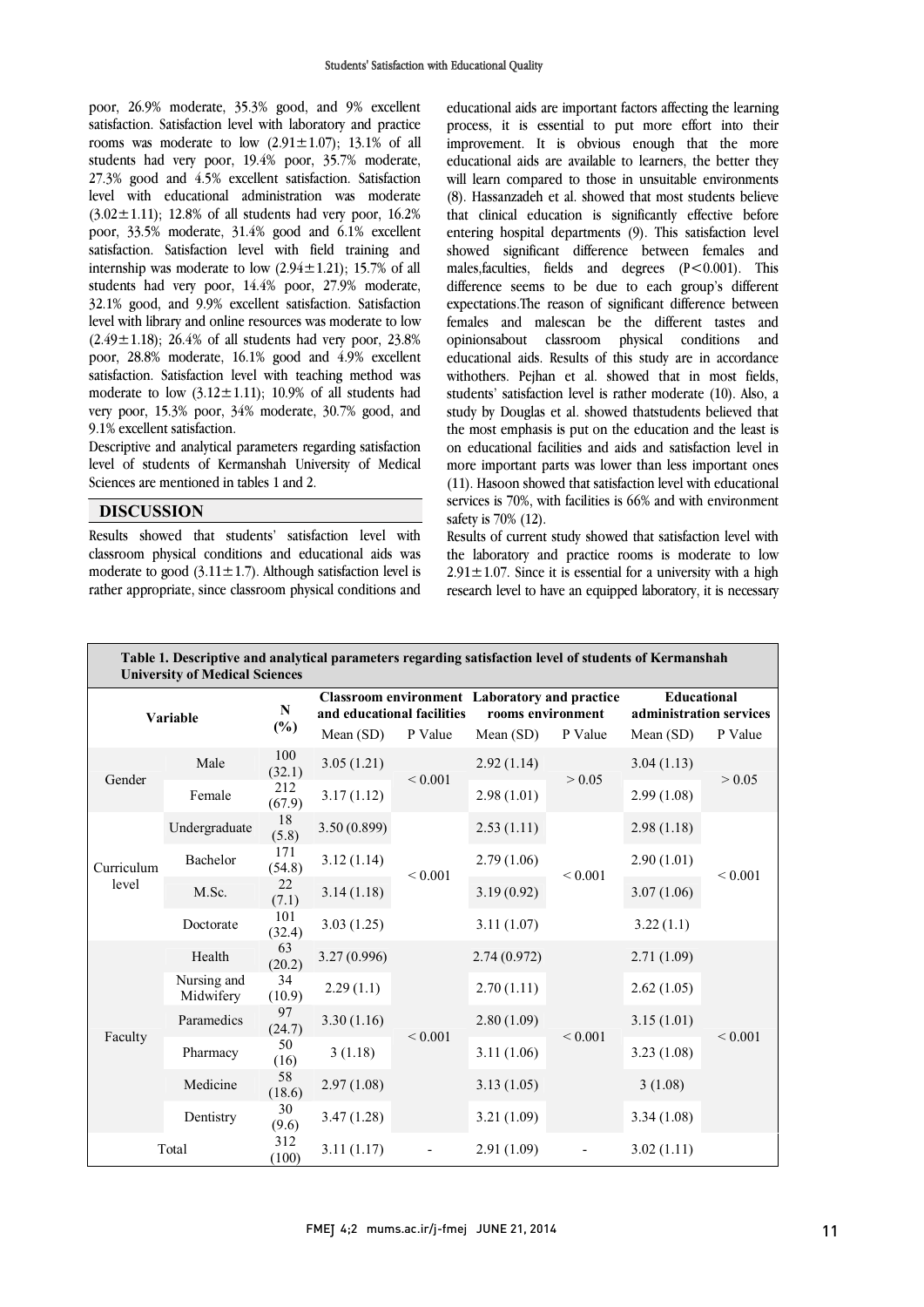| Table 1 continued. Descriptive and analytical parameters regarding satisfaction level of students of<br><b>Kermanshah University of Medical Sciences</b> |                          |                     |                                  |             |                                           |             |                        |             |  |
|----------------------------------------------------------------------------------------------------------------------------------------------------------|--------------------------|---------------------|----------------------------------|-------------|-------------------------------------------|-------------|------------------------|-------------|--|
| Variable                                                                                                                                                 |                          | ${\bf N}$<br>$(\%)$ | Field training and<br>internship |             | <b>Laboratory and online</b><br>resources |             | <b>Teaching method</b> |             |  |
|                                                                                                                                                          |                          |                     | Mean (SD)                        | P Value     | Mean $(SD)$                               | P Value     | Mean $(SD)$            | P Value     |  |
| Gender                                                                                                                                                   | Male                     | 100<br>(32.1)       | 3.12(1.2)                        | > 0.05      | 2.47(1.25)                                | > 0.05      | 3.18(1.18)             | 0.006       |  |
|                                                                                                                                                          | Female                   | 212<br>(67.9)       | 3(1.23)                          |             | 2.51(1.1)                                 |             | 3.05(1.04)             |             |  |
| Curriculum<br>level                                                                                                                                      | Undergraduate            | 18<br>(5.8)         | 2.83(1.34)                       | > 0.05      | 2.46(1.27)                                | ${}< 0.001$ | 3.49(1.42)             | ${}< 0.001$ |  |
|                                                                                                                                                          | Bachelor                 | 171<br>(54.8)       | 2.94(1.23)                       |             | 2.46(1.12)                                |             | 3.02(1.08)             |             |  |
|                                                                                                                                                          | M.Sc.                    | 22<br>(7.1)         | 2.80(1.23)                       |             | 2.03(1.01)                                |             | 3.05(1.05)             |             |  |
|                                                                                                                                                          | Doctorate                | 101<br>(32.4)       | 2.99(1.15)                       |             | 2.66(1.26)                                |             | 3.24(1.1)              |             |  |
| Faculty                                                                                                                                                  | Health                   | 63<br>(20.2)        | 2.75(1.2)                        | ${}< 0.001$ | 2.25(1.009)                               | ${}< 0.001$ | 2.90(1.01)             | ${}< 0.001$ |  |
|                                                                                                                                                          | Nursing and<br>Midwifery | 34<br>(10.9)        | 2.29(1.08)                       |             | 2.36(1.155)                               |             | 2.93(1.11)             |             |  |
|                                                                                                                                                          | Paramedics               | 97<br>(24.7)        | 3.33(1.2)                        |             | 2.59(1.2)                                 |             | 3.21(1.16)             |             |  |
|                                                                                                                                                          | Pharmacy                 | 50<br>(16)          | 2.87(1.16)                       |             | 2.56(1.21)                                |             | 3.28(1.06)             |             |  |
|                                                                                                                                                          | Medicine                 | 58<br>(18.6)        | 3.04(1.05)                       |             | 2.43(1.1)                                 |             | 3.09(1.06)             |             |  |
|                                                                                                                                                          | Dentistry                | 30<br>(9.6)         | 2.78(1.31)                       |             | 2.82(1.37)                                |             | 3.24(1.19)             |             |  |
| Total                                                                                                                                                    |                          | 312<br>(100)        | 100                              |             | 2.49(1.18)                                |             | 3.12(1.11)             |             |  |

1 Table 1 continued. Descriptive and analytical parameters regarding satisfaction level of students of

 to take proper measures in this regard. This satisfaction level showed difference between faculties, fields and between females and males  $(P>0.05)$ . Since each field needs different levelsof laboratory equipment, it is possible that in some certain fields and faculties, students may have needed more equipment. This explains different satisfaction people in a similar age group have similar educational needs regarding laboratory and practice rooms can explain why the difference between females and males was not significant.<br>Results of research showed that students' satisfaction level degrees  $(P<0.05)$ . But this difference was not significant levels between faculties, fields and degrees.The fact that significant.

with the educational administration was moderate  $(3.02 \pm 1.11)$ . Thus, it is necessary to improve this level by shifting class times, non-held classes, make-up classes and internships. This satisfaction level showed significant (P<0.05) but no significant difference was observed between females and males  $(P>0.05)$ . This can be due to different expectationsof different fields and degrees from equeational administration's services. These results are in<br>accordance with previous studies. Izadi et al. showed that only 40% of students were satisfied with the educational administration's services (13). Pejhan et al. reported that satisfaction level with the educational administration's services was low (10). Monanimatizati and Knanbabazatien<br>showed that educational administration scored moderate regarding students' satisfaction (14). Siadat resulted that the difference between different faculties, fields and degrees educational administration's services. These results are in services was low (10). Mohammadian and Khanbabazadeh

 educationaladministrationdid not perform well even at the moderate level (15).

-

 level with field training and internship was moderate to low  $(2.94 \pm 1.21)$ . Considering the importance of internship in completing students' education, it is essential to improve this satisfaction level. This level showed significant significant difference was observed between females and males, and between different degrees  $(P>0.05)$ . Rostaminejad showed that there is no significant difference between satisfaction level of female and male students (18).<br>Results of the research showed that students' satisfaction level with library and online resources was moderateto low  $(2.49 \pm 1.18)$ . This satisfaction level showed significant difference between different faculties, fields and degrees  $(P<0.05)$ , but no significant difference was observed results of this research, most satisfaction with library and online resources was in doctorate degree,whereas in Mahdizadeh's research, undergraduatestudents were most satisfied (19). International standards of medical education educational aids and resources as library, lecture hall, classroom, laboratory and computer center are essential (20). A study in Isfahan University of Technology showed that 60% of students are satisfied with the computer services<br>in easterl library at the layel of moderate to high (21) Results of the research showed that students' satisfaction difference between faculties and fields  $(P<0.05)$ , but no between satisfaction level of female and male students (18). between females and males  $(P>0.05)$ . According to the indicate that in order to improve medical education, in central library at the level of moderate to high (21).

Results of the research showed that students' satisfaction level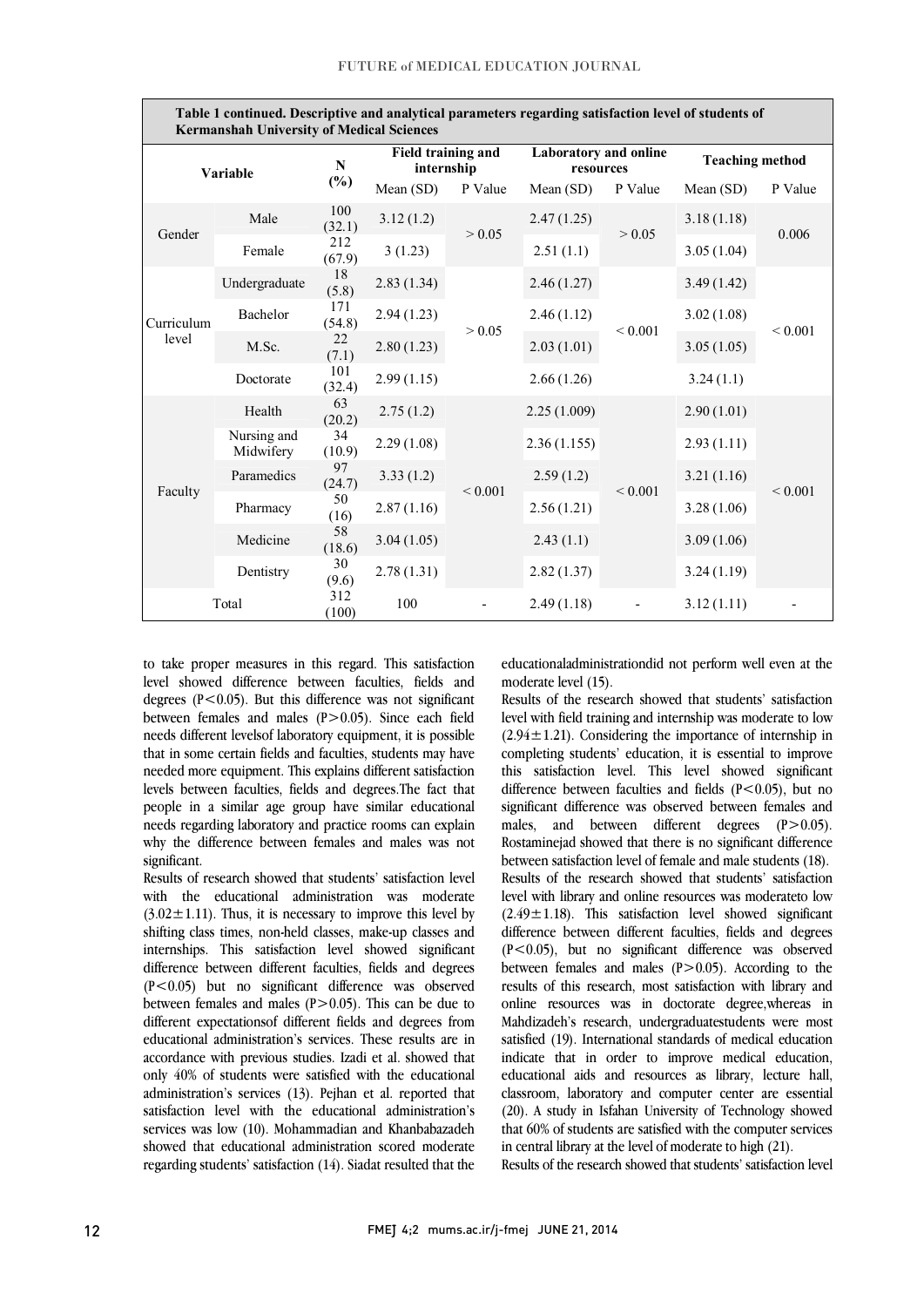| Table 2. Students' satisfaction level in different fields of study |                         |                                                                                 |                                                  |                                 |                                                                     |                                                        |                                 |  |  |
|--------------------------------------------------------------------|-------------------------|---------------------------------------------------------------------------------|--------------------------------------------------|---------------------------------|---------------------------------------------------------------------|--------------------------------------------------------|---------------------------------|--|--|
| <b>Field of Study</b>                                              | ${\bf N}$<br>(%)        | <b>Classroom</b><br>physical<br>conditions and<br>educational aids<br>Mean (SD) | Laboratory<br>and practice<br>rooms<br>Mean (SD) | <b>Educational</b><br>Mean (SD) | <b>Field training</b><br>administration and internship<br>Mean (SD) | <b>Library</b> and<br>online<br>resources<br>Mean (SD) | Teaching<br>method<br>Mean (SD) |  |  |
| Environmental<br>Health                                            | 32<br>(10.3)            | 3.31(1.01)                                                                      | 3.15(0.82)                                       | 3.05(1.03)                      | 3.11(1.08)                                                          | 2.35(1.03)                                             | 3.13(0.89)                      |  |  |
| Professional<br>Health                                             | 22<br>(7.1)             | 3.32(0.87)                                                                      | 2.14(0.83)                                       | 2.33(1.03)                      | 2.43(1.12)                                                          | 1.92(0.938)                                            | 2.62(1.08)                      |  |  |
| General health                                                     | 10<br>(3.2)             | 3(1.10)                                                                         | 2.81(1.01)                                       | 2.57(1.12)                      | 2.45(1.46)                                                          | 2.63(0.86)                                             | 2.89(1.05)                      |  |  |
| Medicine                                                           | 27<br>(8.7)             | 2.63(1.02)                                                                      | 3.08(1.05)                                       | 3.07(1.05)                      | 3.26(0.89)                                                          | 2.53(1.13)                                             | 3.12(0.99)                      |  |  |
| Pharmacy                                                           | 50<br>(16.0)            | 3(1.18)                                                                         | 3.11(1.06)                                       | 3.23(1.07)                      | 2.87(1.16)                                                          | 2.56(1.21)                                             | 3.28(1.06)                      |  |  |
| Dentistry                                                          | 30<br>(9.6)             | 3.47(1.28)                                                                      | 3.21(1.09)                                       | 3.34(1.07)                      | 2.78(1.31)                                                          | 2.82(1.37)                                             | 3.24(1.19)                      |  |  |
| Laboratory<br>Sciences                                             | 19<br>(6.1)             | 3(1.81)                                                                         | 2.95(0.94)                                       | 3.15(1.13)                      | 3.37(1.07)                                                          | 2.59(1.24)                                             | 3.21(1.05)                      |  |  |
| Anesthesiology                                                     | 18<br>(5.8)             | 3.72(0.10)                                                                      | 3.24(1.06)                                       | 3.44(0.76)                      | 3.42(0.10)                                                          | 3.15(1.11)                                             | 3.46(1.00)                      |  |  |
| Operation<br>Room                                                  | 18<br>(5.8)             | 3(1.002)                                                                        | 2.82(1.19)                                       | 3.12(1.03)                      | 3.53(1.2)                                                           | 2.6(1.12)                                              | 3.07(0.10)                      |  |  |
| Nursing                                                            | 15<br>(4.8)             | 2.33(0.94)                                                                      | 2.57(1.14)                                       | 2.69(1.11)                      | 2.40(1.03)                                                          | 2.17(1.28)                                             | 2.68(1.26)                      |  |  |
| Medical<br>Emergencies                                             | 18<br>(5.8)             | 3.5(0.90)                                                                       | 2.53(1.11)                                       | 2.98(1.18)                      | 2.83(1.34)                                                          | 2.46(1.27)                                             | 3.49(1.42)                      |  |  |
| Radiology                                                          | 8<br>(2.6)              | 3(1.12)                                                                         | 2.88(0.66)                                       | 3.48(0.82)                      | 3.56(1.09)                                                          | 2.5(1.07)                                              | 3.13(0.95)                      |  |  |
| Biochemistry                                                       | 6<br>(1.9)              | 4(0.581)                                                                        | 3.33(0.99)                                       | 3.11(1.21)                      | 2.58(1.44)                                                          | 2.42(1.02)                                             | 2.95(1.34)                      |  |  |
| Microbiology                                                       | 3<br>(1.0)              | 3.33(0.95)                                                                      | 3.33(1.12)                                       | 2.22(1.00)                      | 2.33(0.82)                                                          | 2.11(0.83)                                             | 3.29(1.18)                      |  |  |
| Midwifery                                                          | 18<br>(5.8)             | 2.33(1.2)                                                                       | 2.81(1.09)                                       | 2.56(1.00)                      | 2.17(1.13)                                                          | 2.53(1.02)                                             | 3.16(0.96)                      |  |  |
| Nuclear<br>Medicine                                                | 16<br>(5.1)             | 3.31(1.35)                                                                      | 2.34(1.17)                                       | 2.82(1.31)                      | 3.34(1.35)                                                          | 2.14(1.13)                                             | 2.77(1.29)                      |  |  |
| Psychology                                                         | $\overline{c}$<br>(0.6) | 4(0)                                                                            | 2.95(1.10)                                       | 2.83(0.72)                      | 2.50(1.29)                                                          | 1.50(0.67)                                             | 2.71(0.91)                      |  |  |
| Total                                                              | 312<br>(100)            | 3.11(1.17)                                                                      | 2.91(1.08)                                       | 3.02(1.11)                      | 2.94(1.21)                                                          | 2.49(1.18)                                             | 3.12(1.11)                      |  |  |
| P Value                                                            |                         | < 0.001                                                                         | < 0.001                                          | < 0.001                         | < 0.001                                                             | < 0.001                                                | < 0.001                         |  |  |

with teaching method was moderate to low  $(3.12 \pm 1.11)$ . This satisfaction level showed significant difference between different faculties, fields of study, degrees and between females and males ( $P < 0.05$ ). Results of the study by Jalilian et al. in Kermanshah University of Medical Sciences are in accordance with the current study (22).

One of the challenges of this study was the unavailability of a standard questionnaire. Also, the population was limited to a single university. To overcome these issues, researchers used a validated questionnaire. To increase generalizability of the results, subject size was increased and students' opinions of all fields and degrees were used.

Conclusion: According to results of the current study, in order to improve students' satisfaction level, more attention

 should be paid to library and online resources, laboratory and practice rooms, field training and internship, efficiency of educational administration, classroom physical conditions and educational aids, and teaching method, respectively.

### ACKNOWLEDGEMENTS

 We highly appreciate different faculties of Kermanshah University of Medical Sciences involved in this study. Moreover, we appreciate the research deputy for sponsorship.

 Conflict of Interest: Authors declared no conflict of interest. Funding and support: This article is confirmed and sponsored by the research deputy of Kermanshah University of Medical Sciences (code: 90278).